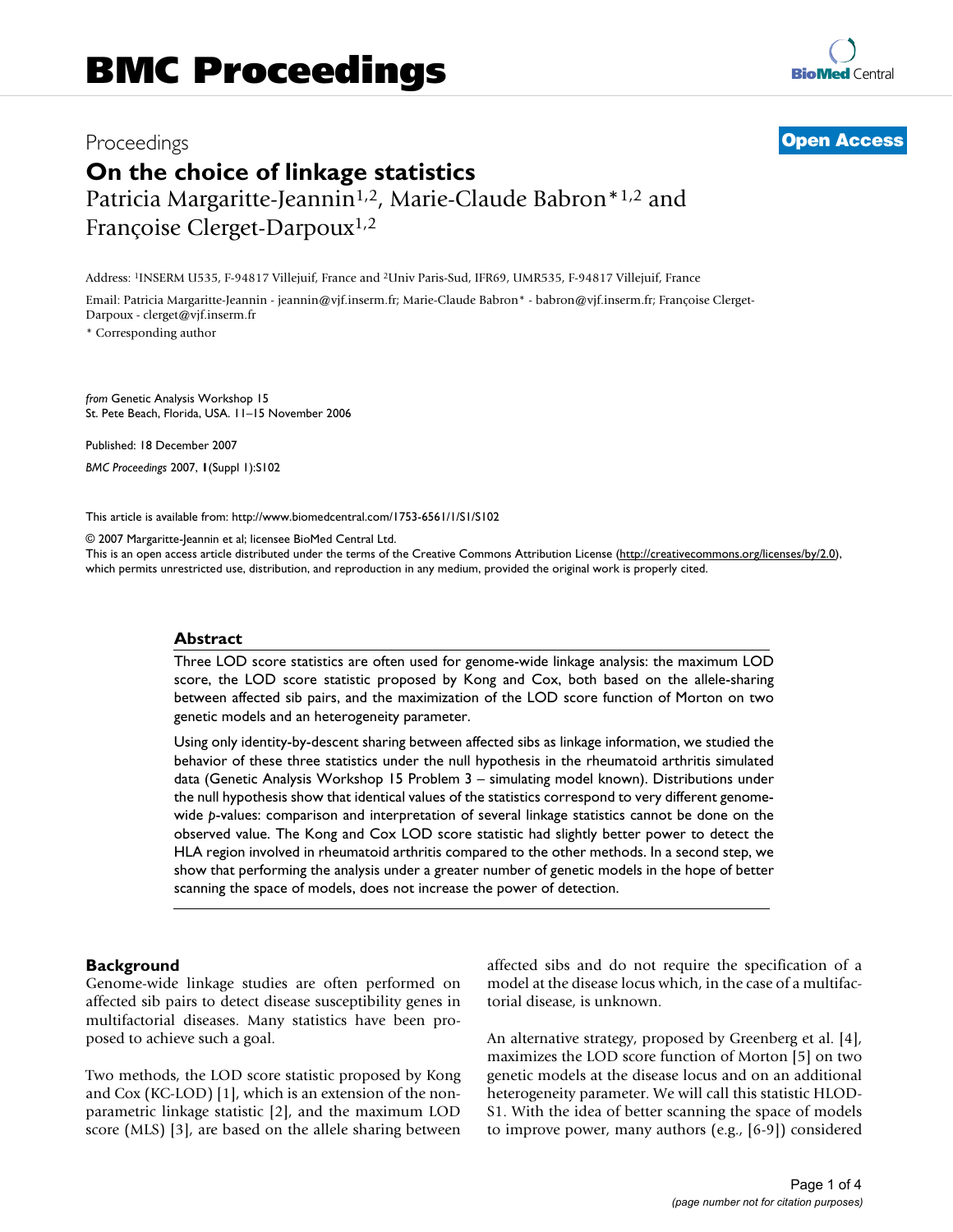a wider set of genetic models, without consensus on which and how many models should be employed. Here, we will focus on the maximum statistic obtained over four different genetic models, which we will call HLOD-S2.

These statistics are all LOD scores, i.e., the decimal logarithm of the ratio of two likelihoods (linkage versus no linkage). They are computed at each marker of a given chromosome, taking into account the multipoint information provided by the entire set of markers. The maximum value observed for each chromosome is then retained to perform the linkage test. However, since these statistics differ on the parameters on which the maximization is achieved, they are likely to have different statistical properties.

In this work, we study the behavior of these statistics under the null hypothesis, and then evaluate their performance for detecting the HLA risk factor in the rheumatoid arthritis (RA) simulated data (Genetic Analysis Workshop 15 Problem 3). The simulating model was known prior to the analysis.

# **Methods** *Material*

The segregation of 730 microsatellite markers, spaced on 22 chromosomes with an average inter-marker distance of about 5 cM, was simulated on 100 replicates of 1500 families with at least two affected sibs.

Preliminary linkage analyses showed that it was not possible to make any power comparison with such sample sizes: all linkage statistics were highly significant for detecting the role of HLA, while their power was very low (less than 5%) for the other loci. Therefore, we decided to focus on the detection of the susceptibility factor in the HLA region and to split each replicate into smaller family samples in order to have a lower, but not too low, power of detection. A sample size of 60 seemed appropriate. Each replicate was split into 25 sub-samples. The study was thus performed on 2500 replicates of 60 families each. Parental status was considered unknown in all replicates, so that linkage information consists of the identity-by-descent (IBD) sharing between affected sibs.

# *Linkage statistics*

The data were analyzed by four LOD score statistics, MLS, KC-LOD, HLOD-S1, and HLOD-S2.

The MLS [3] maximizes the likelihood of the IBD sharing vector, within the possible triangle constraints [10]. Under the null hypothesis, the expected IBD vector is [0.25; 0.50; 0.25]. Calculations were performed with the Mapmaker/Sibs software [11].

The KC-LOD proposed by Kong and Cox [1] is maximized on a single parameter, δ, that represents the degree of allele sharing among affected individuals. Under the null hypothesis, δ is equal to 0, and the higher δ, the higher the allele sharing. KC-LOD analysis was carried out under the "score pairs" option and the exponential model proposed by Kong and Cox with Allegro v1.2 [12].

HLOD-S1 was calculated as initially proposed by Greenberg et al. [4] under a dominant and recessive model, each with a disease allele frequency of 0.01, a penetrance of 0.50, and no phenocopies. The LOD score function was maximized over these two models and the heterogeneity parameter, α, represented the proportion of families linked to the disease locus. In HLOD-S2, two additional models were considered, with a disease allele frequency of 0.2. The LOD score function was then maximized over these four genetic models and the parameter  $\alpha$ . All HLOD calculations were done with the Allegro v1.2 software [12].

We first studied the distribution of these four statistics under the assumption of no linkage by analyzing the 16 chromosomes that did not harbor a susceptibility gene. The maximum value on each chromosome was recorded for each statistic, leading to 40,000 values (2500 replicates × 16 chromosomes). This provides the distribution of the maximum of each statistics for an average chromosome. Thus, for a full genome scan, one may apply a Bonferroni correction for 22 chromosomes. This procedure can be used either to determine the threshold for a genome-wide type I error of 5% (nominal  $p = 0.002$  per chromosome) or to determine the genome-wide *p*-value corresponding to a given value of the statistics.

The power for detecting linkage was calculated as the number of times a given statistic exceeded the threshold corresponding to a genome-wide type I error of 5%. Two loci in the HLA region were known to be involved in the manifestation of the simulated disease. We considered the HLA region to be detected if there was evidence for linkage in the 20-cM interval around the HLA-DR locus, i.e., in the interval [STRP6\_10-STRP6\_13].

# **Results and discussion**

# *Distribution of the statistics under the null hypothesis*

Figure 1 shows the false-positive rates corresponding to the observed values of the KC-LOD, MLS, and HLOD-S1 under the null hypothesis. For clarity, the graph is limited to values between two and four.

Although the three linkage statistics are maximum LOD scores, their distributions are different. This is due to the different underlying parameterization. Note, however, that MLS and HLOD-S1 have very similar distributions.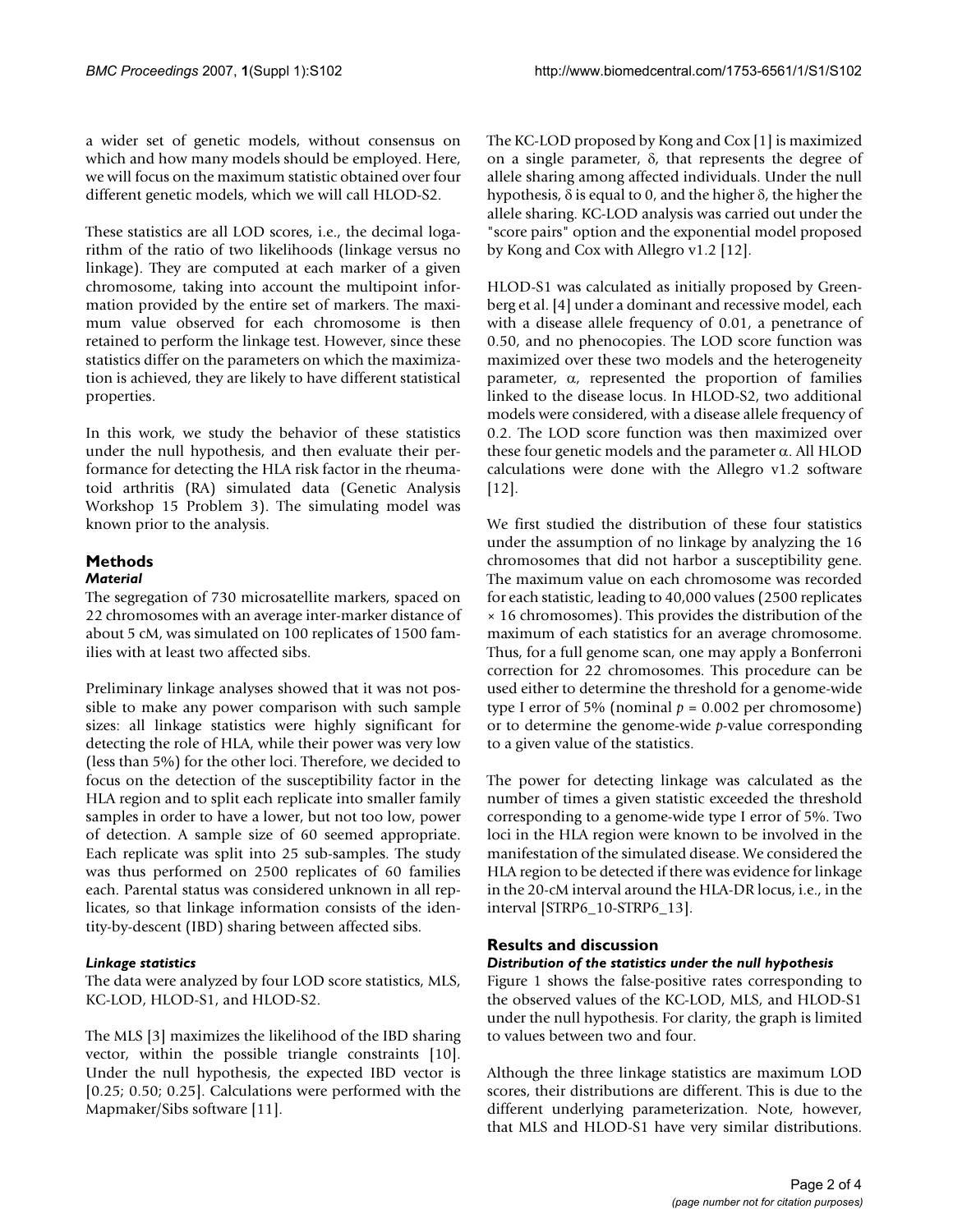

False-positive rate as a function of the observed values of three linkage statistics under no linkage.

The HLOD-S2 statistic, performed under four different genetic models, has a distribution similar to that of MLS and HLOD-S1 (data not shown).

Identical values of observed KC-LOD and MLS (or HLOD-S1) give rise to very different genome-wide *p*-values. For example, when a value of two is observed, the false-positive rate is 31% for KC-LOD, while a value of two attains a false-positive rate of almost 50% for the MLS and HLOD-S1 (49.4 and 48.4%, respectively). This shows that the comparison and interpretation of several linkage statistics cannot be done on the observed value.

The thresholds corresponding to a genome-wide type I error of 5% are 2.89, 3.23, and 3.19 for the KC-LOD, MLS, and HLOD-S1, respectively.

#### *Power for detecting linkage in the HLA region*

The power of linkage detection of each statistic was determined for 2500 replicates of 60 families on chromosome 6, using the thresholds above. The power is 48.5%,

45.9%, and 44.6% for KC-LOD, MLS, and HLOD-S1, respectively, showing the slight advantage of the KC-LOD.

In a second step, we compared the impact of four versus two genetic models in the HLOD analysis. Both statistics have the same the 5% genome-wide threshold. The power of the four-model HLOD-S2 is very slightly, but not significantly, increased (from 44.6 to 45.8%). This increase may be explained by the very strong correlation  $(r^2 > 0.97)$ between the HLODs obtained for the two dominant models ( $q = 0.2$  and  $q = 0.01$ ) and for the two recessive models, respectively.

# **Conclusion**

The linkage statistics studied here are all maximum LOD scores. However, the KC-LOD distribution under the null hypothesis is very different from that of the MLS and HLOD-S1. The same observed value can correspond to very different *p*-values. We would like to stress, following Nyholt [13], that the interpretation of linkage results should not be performed in terms of observed value of the